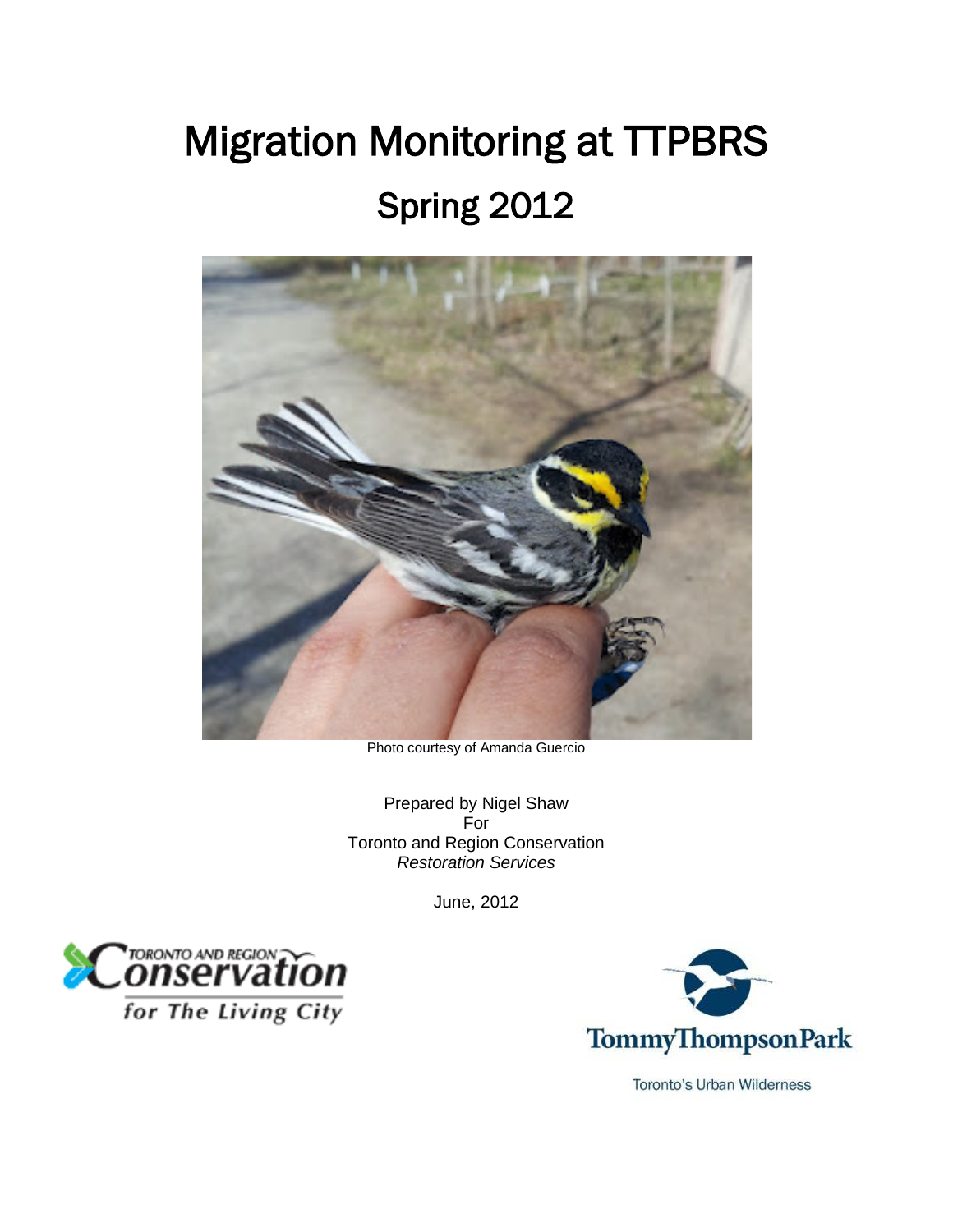# **Table of Contents**

# **Table of Figures**

The Tommy Thompson Park Bird Research Station (TTPBRS) was established in April of 2003 and is run by the Toronto and Region Conservation Authority (TRCA). The primary objectives of TTPBRS are to aid conservation efforts at the local, national and international level through monitoring, research and education. The core focus of the TTPBRS is the Migration Monitoring Program. This report details result of the 2012 spring season at TTPBRS.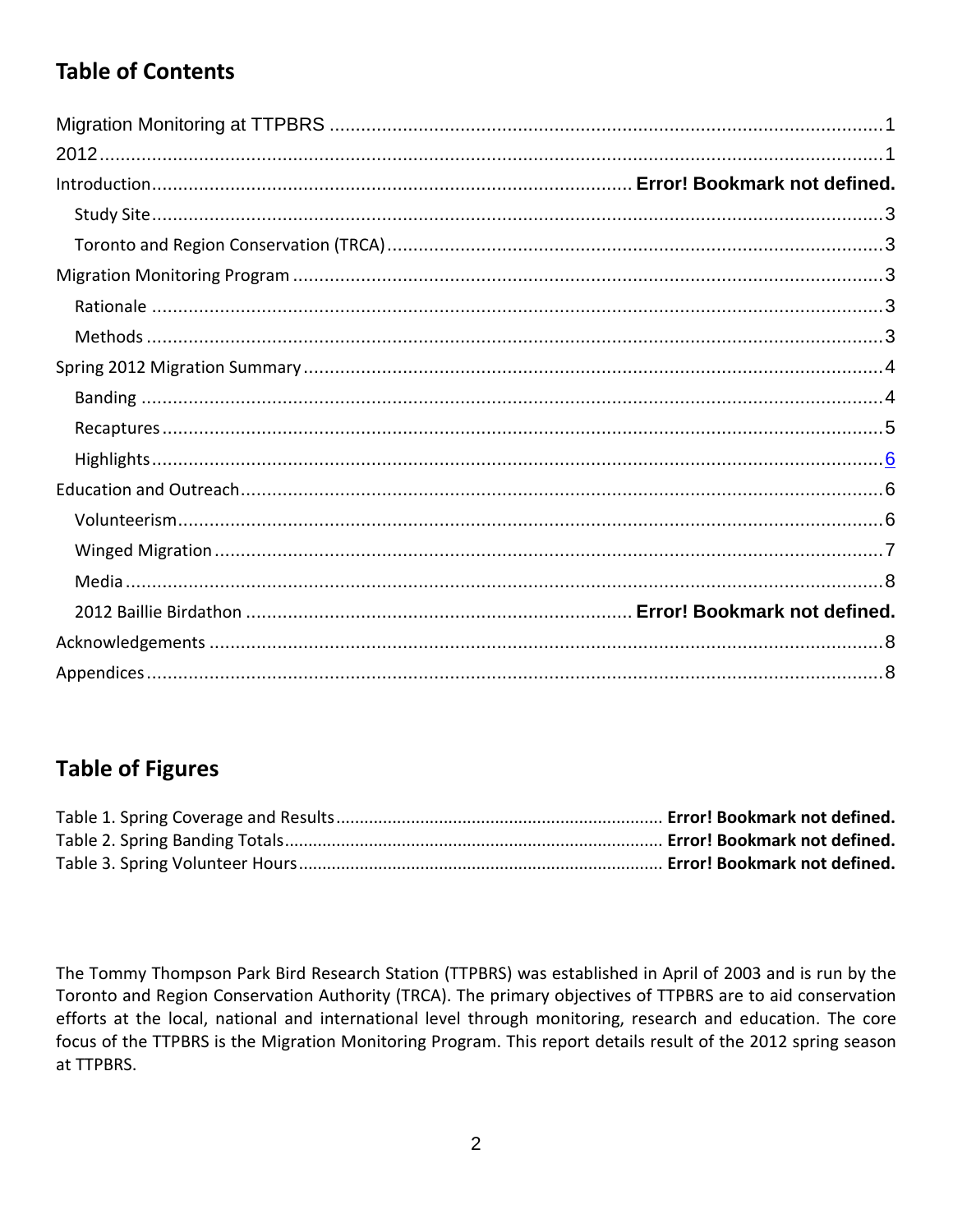## <span id="page-2-0"></span>*Study Site*

Tommy Thompson Park (TTP) is located on the Leslie Street Spit, a man-made peninsula on Toronto's waterfront which extends 5 km into Lake Ontario. The spit was developed in the 1950's by the Toronto Port Authority for the purpose of expanding port facilities in anticipation of increased shipping activities in the Great Lakes. Since then a combination of lake-filling and dredging activities created the current configuration of the park. TTP now has a land base of approximately 160 hectares and a water surface area of 100 hectares, composed of the western embayments and the inner disposal cells.

Through natural succession and habitat restoration most of TTP has been colonized by a variety of plant and animal communities. The geographic situation of the park and its natural features make it very suitable for large numbers of breeding and migrating birds. Overall, the park represents the largest area of existing natural habitat on the Toronto waterfront. Tommy Thompson Park is classified as an Environmentally Significant Area and was designated as an Important Bird Area (IBA) by Birdlife International in 2000.

The site selected for Migration Monitoring is located on peninsula D, which is one of several peninsulas that branch off the main spine of the spit. The peninsula is bordered by the Toronto harbour on the north side and an inner bay on the south side. The habitat is composed of early succession cottonwood, willow, dogwood, and birch forest. Beach and meadow features are also present in the study area. Please refer to Appendix A for a detailed map of the study area.

## <span id="page-2-1"></span>*Toronto and Region Conservation (TRCA)*

Toronto and Region Conservation (TRCA) was formed in 1957 for the management and conservation of natural resources in the Greater Toronto Area (GTA). Since its formation TRCA has prepared and delivered programs for the management of the renewable natural resources within its watersheds.

## <span id="page-2-2"></span>**Migration Monitoring Program**

#### <span id="page-2-3"></span>*Rationale*

Migration Monitoring is an effective method for monitoring populations of migratory birds through the standardized capture and counting of migrants. This protocol is particularly useful for monitoring species which breed and winter in areas too remote and inaccessible to survey.

There are 25 Migration Monitoring stations throughout Canada which are coordinated by the Canadian Migration Monitoring Network (CMMN). The data collected by member stations can be analyzed to detect population trends at the local, regional and national scales.

## <span id="page-2-4"></span>*Methods*

Migration Monitoring operates on a daily basis from April 1 - June 9 and August 5-November 12. The protocol employs fixed effort census and point count surveys as well as a fully standardized capture regimen. The protocol for data collection at TTPBRS is detailed in the TTPBRS Migration Monitoring Protocol.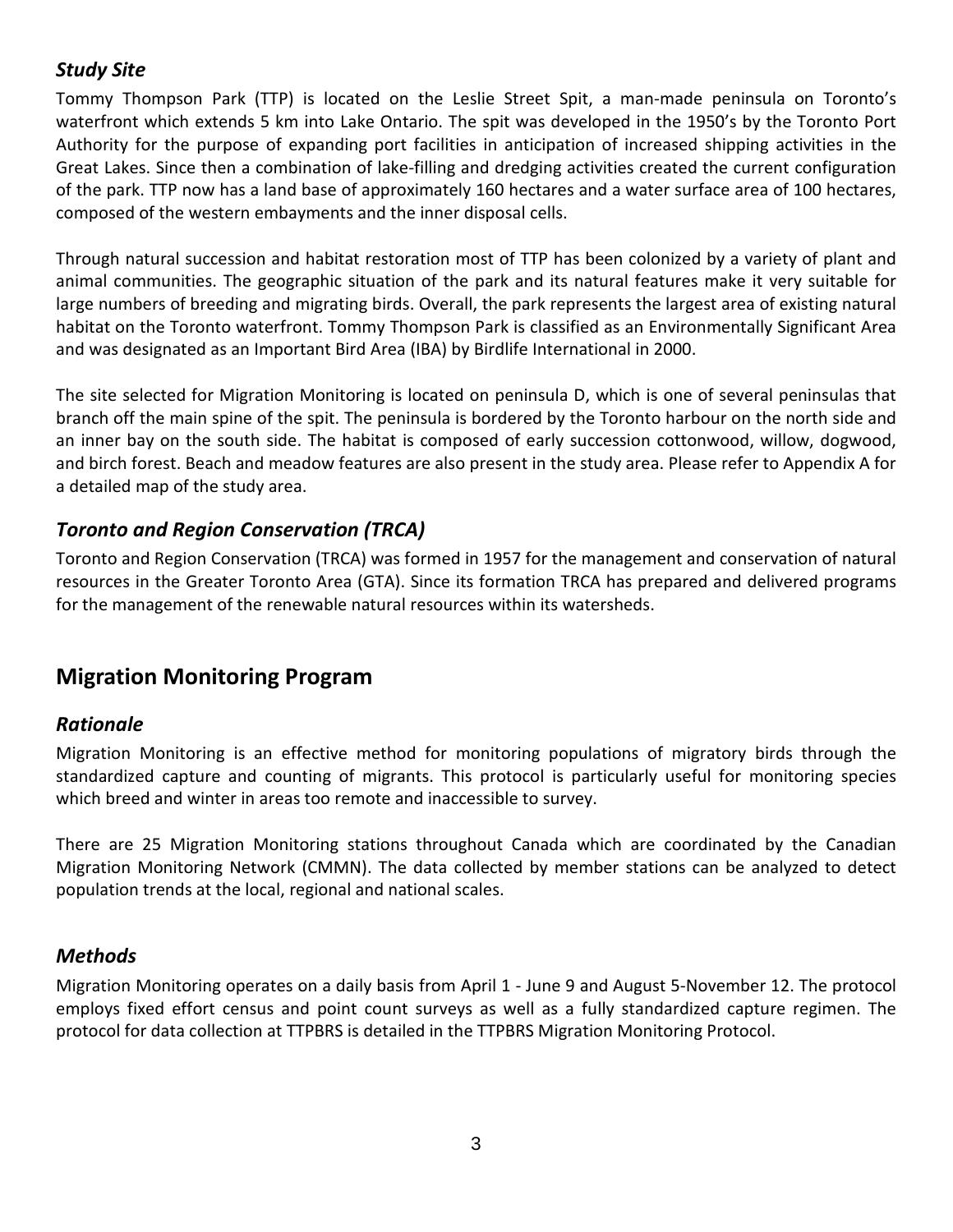## <span id="page-3-0"></span>**Spring 2012 Migration Summary**

Spring migration monitoring commenced on April 1 and ran until June  $5<sup>th</sup>$  for a total of 68 days of coverage. 162 species were detected within the study area. Diversity peaked on May 19 with 74 species detected, compared to a low of 21 species on April 15.

| Unit                          | 2012 | 2011   | 2010 | 2009 | 2008 | 2007 | 2006 | 2005 | 2004 |
|-------------------------------|------|--------|------|------|------|------|------|------|------|
| Days with coverage            | 68   | 69     | 65   | 68   | 68   | 67   | 64   | 67   | 69   |
| <b>Total Species Detected</b> | 162  | 168    | 152  | 164  | 188  | 178  | 179  | 173  | 161  |
| <b>Birds Banded</b>           | 2722 | 1172   | 1399 | 1530 | 1893 | 2638 | 2570 | 2547 | 2519 |
| <b>Birds Recaptured</b>       | 469  | 521    | 210  | 271  | 361  | 369  | 470  | 468  | 604  |
| Captured Un-banded            | 32   | 51     | 54   | 34   | 35   | 107  | 54   | 78   | 236  |
| <b>Total Captures</b>         | 3223 | 1744   | 1663 | 1835 | 2289 | 3114 | 3094 | 3093 | 3359 |
| <b>Net Hours</b>              | 4474 | 2723.3 | 3227 | 3321 | 4790 | 4595 | 4687 | 5492 | 5317 |
| New birds banded/net hour     | .57  | .43    | .43  | .46  | .39  | .57  | .54  | .46  | .47  |

#### **Table 1. Spring Coverage and Results**

#### <span id="page-3-1"></span>*Banding*

83 species were banded during spring 2012. This includes two hybrids and a race. A total of 2722 were banded in 4474 hours for an average capture rate of 0.57 birds per net hour. The highest banding total was on May 3, when 390 birds were banded. The highest capture rate was on May 3<sup>rd</sup>, with a rate of 4.20 birds per net hour. The least productive day was April 00 with a total of 0 birds banded and 0.000 birds per net hour.

#### **Table 2. Spring Banding Totals**

| <b>Species</b> | <b>Total</b> | <b>Species</b> | <b>Total</b> | <b>Species</b> | <b>Total</b>   |
|----------------|--------------|----------------|--------------|----------------|----------------|
| <b>AMGO</b>    | 47           | EAPH           | 19           | <b>OCWA</b>    | 6              |
| AMRE           | 40           | EAWP           | 8            | <b>OVEN</b>    | 34             |
| AMRO           | 33           | EUST           | 1            | PHVI           | $\overline{2}$ |
| ATSP           | 19           | <b>EWCS</b>    | 42           | <b>RBGR</b>    | 6              |
| <b>BAOR</b>    | 10           | <b>FISP</b>    | 2            | <b>RCKI</b>    | 39             |
| <b>BAWW</b>    | 42           | <b>FOSP</b>    | 10           | <b>REVI</b>    | 11             |
| <b>BBWA</b>    | 1            | <b>GCFL</b>    | 2            | <b>RUBL</b>    | $\mathbf{1}$   |
| <b>BLPW</b>    | 11           | <b>GCKI</b>    | 32           | SAVS           | $\overline{2}$ |
| <b>BGGN</b>    | 2            | <b>GCTH</b>    | 34           | SCJU           | 25             |
| <b>BHCO</b>    | 12           | <b>GRCA</b>    | 45           | <b>SCTA</b>    | $\overline{a}$ |
| <b>BHVI</b>    | 6            | GWCS           | 1            | SOSP           | 41             |
| <b>BLBW</b>    | 8            | <b>HETH</b>    | 79           | SPSA           | $\mathbf 1$    |
| <b>BRWA</b>    | 1            | <b>HOWA</b>    | 1            | <b>SWSP</b>    | 51             |
| <b>BTBW</b>    | 19           | <b>HOWR</b>    | 5            | <b>SWTH</b>    | 151            |
| <b>BTNW</b>    | 21           | <b>INBU</b>    | 2            | <b>TRES</b>    | 8              |
| BLJA           | 1            | KILL           | 2            | <b>TRFL</b>    | 88             |
| <b>BRCR</b>    | 11           | LEFL           | 13           | <b>TEWA</b>    | 9              |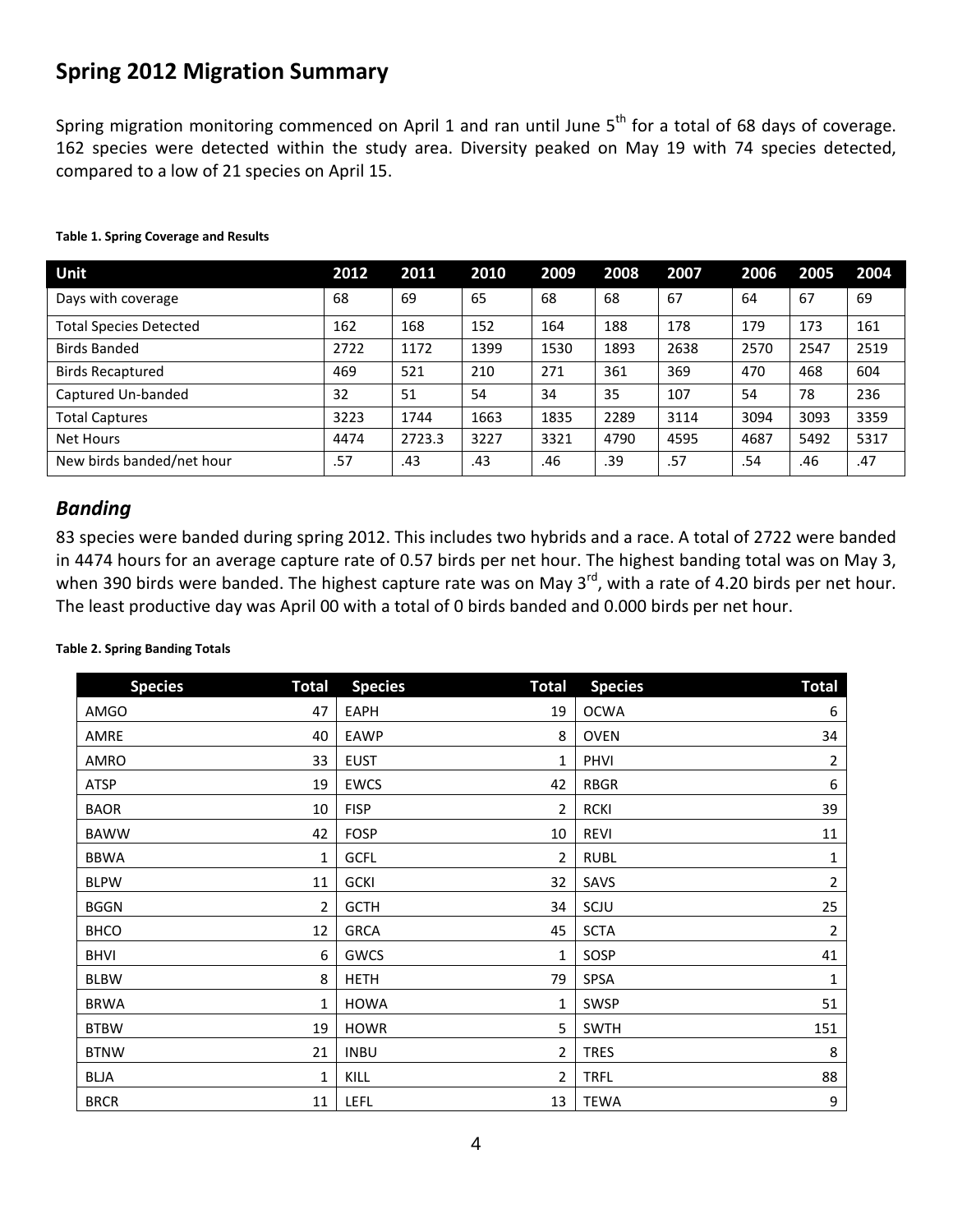| <b>BRTH</b> | 3   | <b>LISP</b> | 43             | <b>VEER</b>  | 34   |
|-------------|-----|-------------|----------------|--------------|------|
| <b>CAWA</b> | 15  | <b>MAWA</b> | 103            | <b>WAVI</b>  | 13   |
| <b>CEDW</b> | 54  | MOWA        | $\overline{2}$ | <b>WTSP</b>  | 183  |
| <b>CHSP</b> | 1   | <b>MYWA</b> | 408            | <b>WIWA</b>  |      |
| <b>CMWA</b> | 15  | <b>NAWA</b> | 216            | <b>WOTH</b>  | 8    |
| <b>COGR</b> | 21  | <b>NOCA</b> | $\mathbf{1}$   | <b>WPWA</b>  | 129  |
| <b>COYE</b> | 65  | <b>NOPA</b> | 8              | <b>YSFL</b>  | 3    |
| <b>CSWA</b> | 22  | <b>NOWA</b> | 15             | *HYWA        | 1    |
| <b>EAKI</b> | 8   | <b>NRWS</b> | 9              |              |      |
| <b>YEWA</b> | 119 | <b>YBSA</b> | $\overline{2}$ | <b>TOTAL</b> | 2722 |
| <b>YBFL</b> | 11  | <b>YBCH</b> | 1              |              |      |

#### <span id="page-4-0"></span>*Recaptures*

During spring 2012 there were 469 recaptures. 56 individuals were repeats (banded at TTPBRS the same season) and 18 were returns (banded at TTPBRS a previous season). All but one of the returning birds were species that breed at TTPBRS. Please refer to Appendix B for detailed recapture totals for spring 2011. Although our focus is migration monitoring, the yearly recapture of certain individuals indicates site fidelity, which has positive implications for the habitat quality at TTP.

#### **Highlights**



 **Hybrid warbler…. Townsend's X Black-throated grey**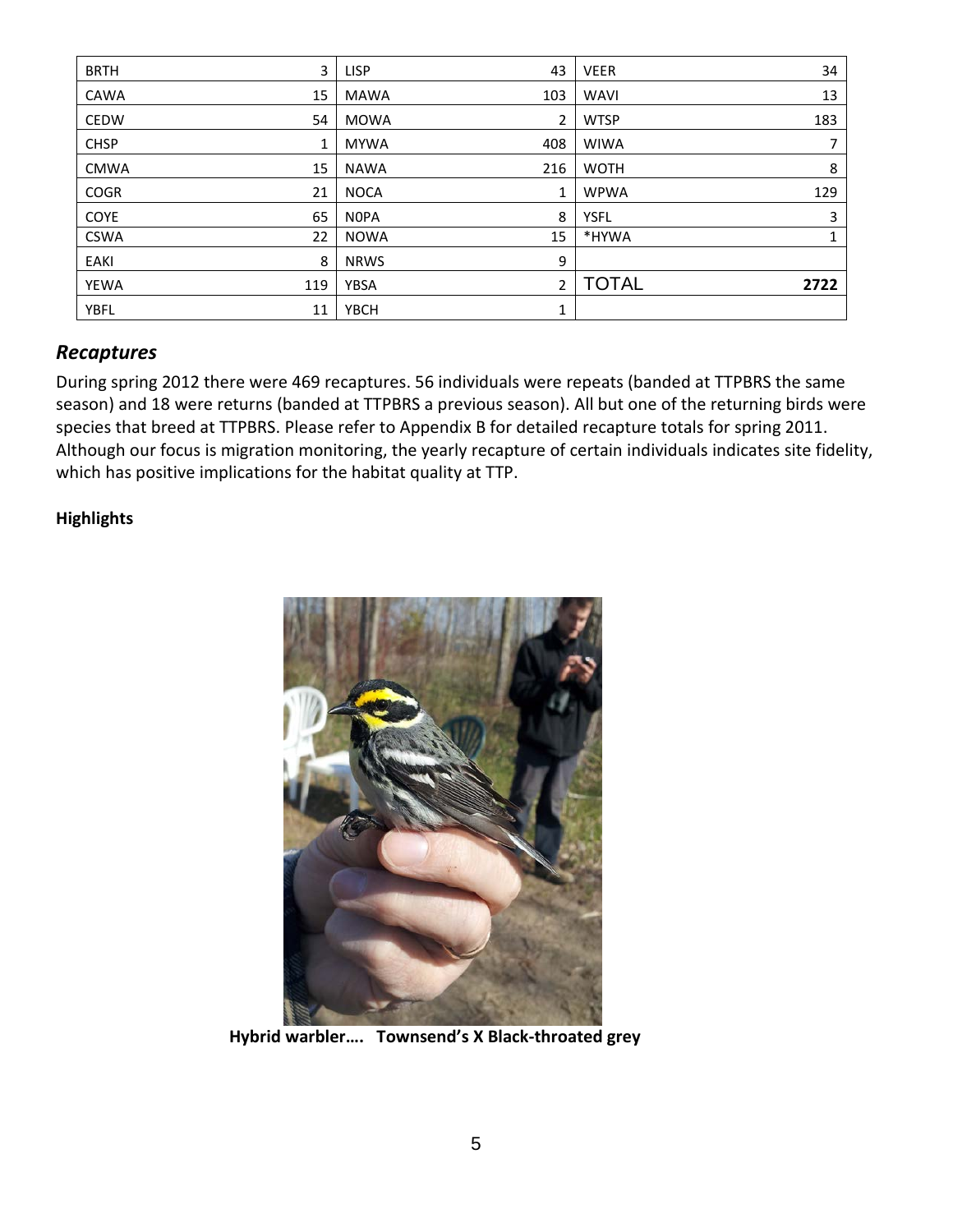| Golden-winged warbler1 individual sighted on May 14th |  |
|-------------------------------------------------------|--|
|                                                       |  |
|                                                       |  |
|                                                       |  |
|                                                       |  |
|                                                       |  |

On April 30<sup>th</sup>, Ian Sturdee retrieved a lone warbler from net A. Upon extraction he puzzled over the identification, and brought it back to the banding lab. He had concluded the bird was a Townsend's warbler, and upon removing from the bird bag we all initially agreed!! This was a western bird and quite the rarity for the station. Upon closer scrutiny, we realized it wasn't quite right. We took lots of photos and released the bird. We had come to the conclusion it was a hybrid, between a Townsend's and a Black-throated grey warbler! Even more of a rarity! That evening the pictures were forwarded to the group of professionals in this field, and that next morning all had agreed that was the bird!

Either one of the parent birds would have been a very good bird to see, but considering there are only a handful of documented cases of these two birds hybridizing, it was exceptional indeed! Needless to say, the pictures taken are the best representation of this hybrid on file now.

## <span id="page-5-0"></span>**Education and Outreach**



<span id="page-5-1"></span>TTPBRS continues to engage the community through educational programming. Banding demonstrations and interpretive talks were given to over 500 people at TTPBRS in the spring of 2012. This figure includes park visitors, students and special groups.

#### *Volunteerism*

Providing educational opportunities for those interested in bird research is a critical role for the research station, as venues for hands-on learning are hard to find. Many of our trainees have gone on to bright futures in the environmental field through experience at TTPBRS.

With only one paid staff person, TTPBRS truly is volunteer-driven. This year 27 volunteers contributed a total of 3,200 hours to the migration monitoring program! Although some volunteers move on or move away, most of our crew is made up of long-term volunteers who commit to one or more days per week, year after year. 18 of the 27 people who volunteered this year were people returning from previous seasons!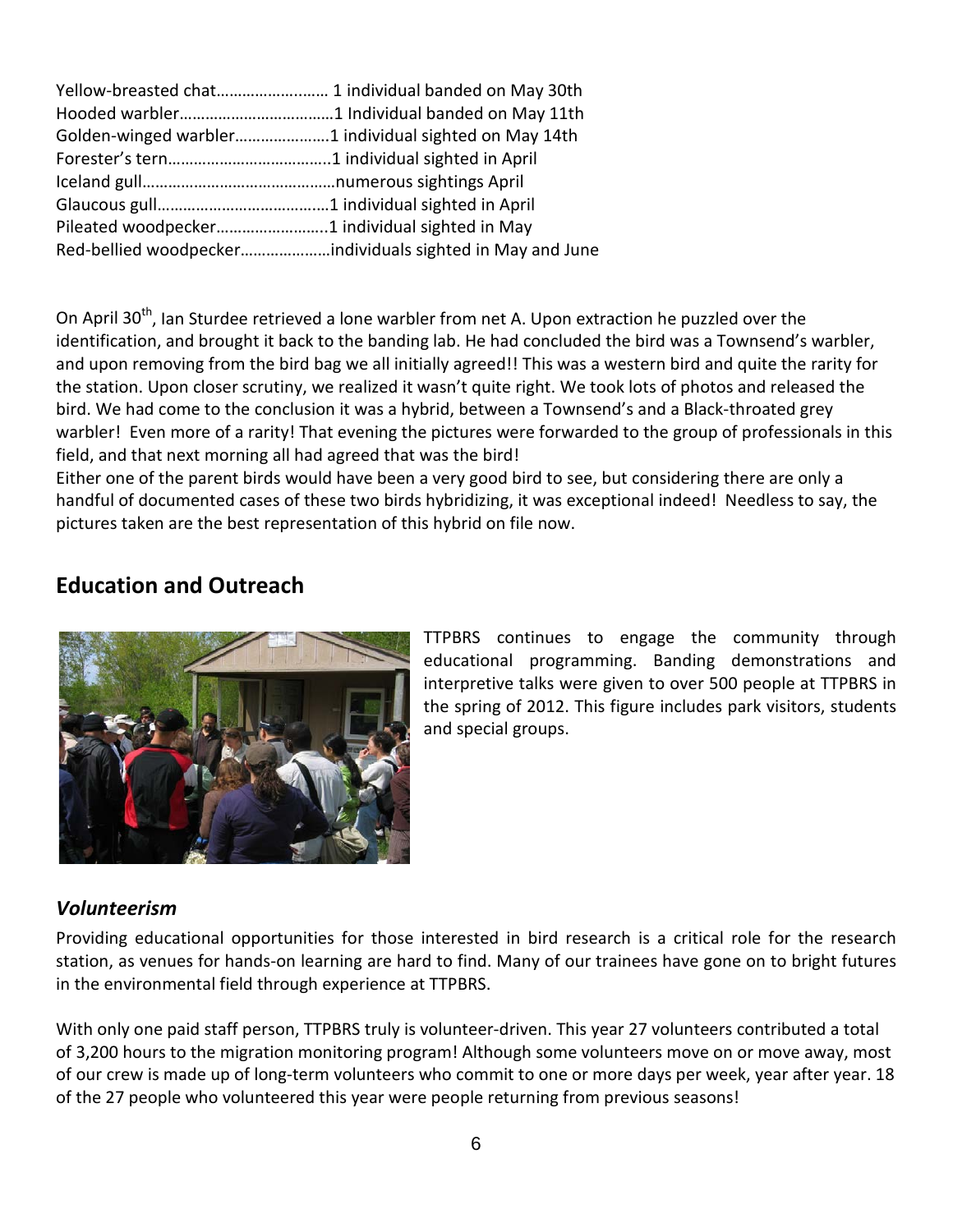#### Thank you to all of our committed volunteers who make this program possible!

| <b>Volunteer</b>        | <b>Total Hours</b> |
|-------------------------|--------------------|
| Andreas Jonsson         | 32                 |
| Amanda Guercio          | 222.5              |
| Erika Pfaff             | 31                 |
| <b>Bronwyn Dalziel</b>  | 194                |
| Charlotte England       | 84.5               |
| <b>Bruce Wilson</b>     | 102                |
| <b>Denise Potter</b>    | 86.5               |
| Don Johnston            | 37.5               |
| Courtney Shaw           | 91.5               |
| Jackie Shaw             | 8                  |
| Jocelyn Shaw            | 8                  |
| Clara Siu               | 28                 |
| <b>Glenn Reed</b>       | 119.5              |
| lan Sturdee             | 75.5               |
| <b>Josh Shook</b>       | 50.5               |
| Lisa Myslicki           | 43.5               |
| Maya Ricker-Wilson      | 60                 |
| Paul Xamin              | 164.5              |
| Priscilla Lai           | 6                  |
| <b>Theresa McKenzie</b> | 101                |
| <b>Tom Flinn</b>        | 27.5               |
| <b>Greg Sadowski</b>    | 8                  |
| <b>Brett Tryon</b>      | 8                  |
| <b>TOTAL HOURS</b>      | 1507.0             |

## *Weekly Bird Walks*

This year TTPBRS started to offer bird walks each Saturday, led by volunteers Bob Kortright and Tom Flinn. Participants met at the entrance at 8:00 and were guided through the base lands before heading up the road to the research station, where they got to see bird banding demonstrations. The bird walks have been a great way to educate people about the importance of urban greenspace and to further the mission of TTPBRS.

## <span id="page-6-0"></span>*Winged Migration*

Winged Migration combines an in-class lesson in bird biology with a field trip to Tommy Thompson Park, where children experience the life of birds firsthand. During spring 2012 we offered the Winged Migration program to students from 5 schools.

The highlight of the trip is a visit to the Tommy Thompson Park Bird Research Station where they get to see a bird banding demonstration and learn about migration monitoring.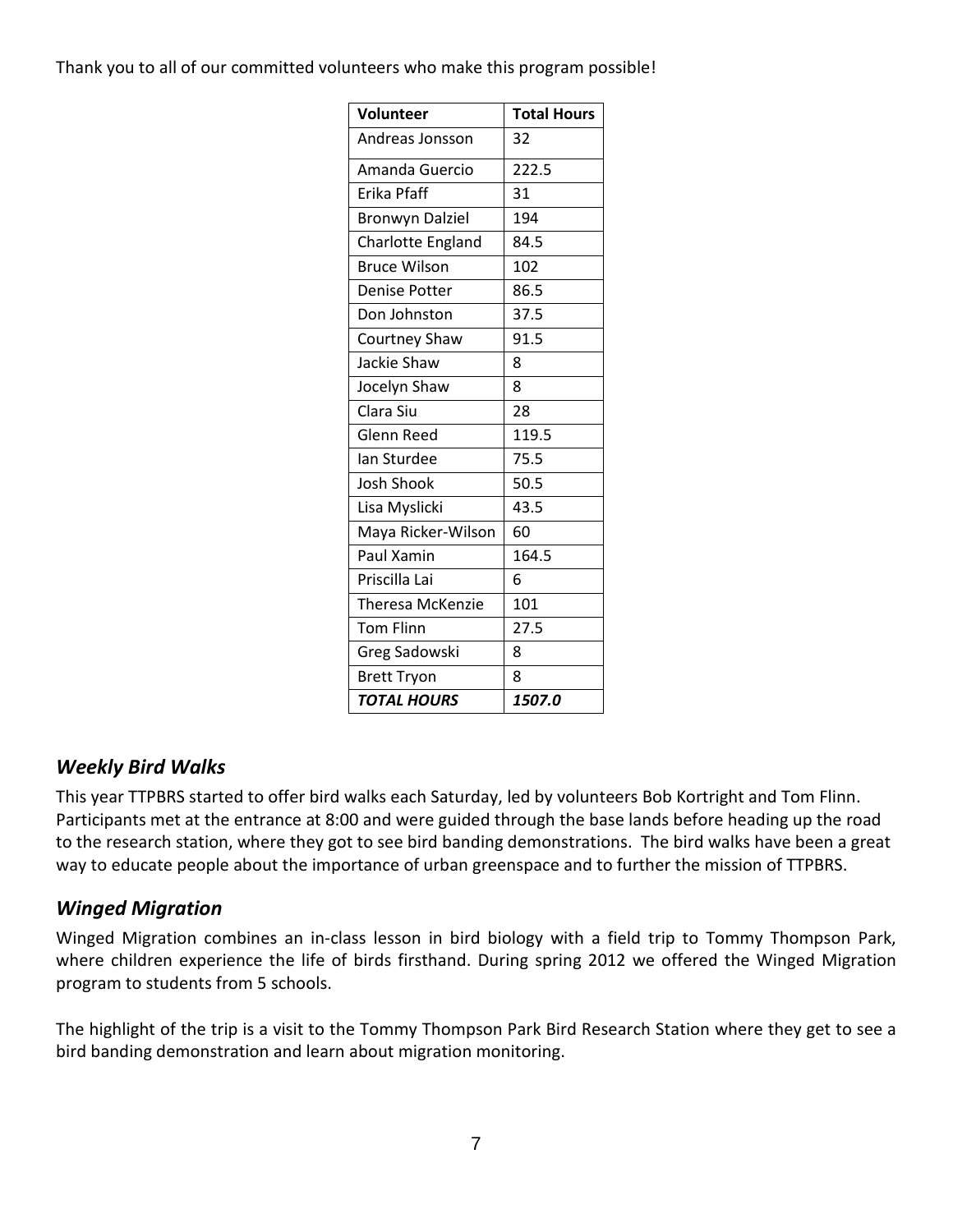#### <span id="page-7-0"></span>*Media*

TTPBRS was well featured in local, national and international media in 2012, including the Toronto Star and CTV News. This allowed TTPBRS to expand its reach to the broader public.

## <span id="page-7-1"></span>**Acknowledgements**

TRCA would like to thank all the volunteers who made 2012 spring Migration Monitoring possible:

Amanda Guercio, Charlotte England, Bronwyn Dalziel, Don Johnston, Glenn Reed, Ian Sturdee, Josh Shook, Lisa Myslicki, Denise Potter, Maya Ricker-Wilson, Paul Xamin, Priscilla Lai, Theresa McKenzie, Tom Flinn, Bruce Wilson, Courtney Shaw, Jocelyn Shaw, Jackie Shaw, Greg Sadowski, Andreas Jonsson, Erika Pfaff, and Claira Sui.

## <span id="page-7-2"></span>**Appendices**



**Appendix A. Count Area Map**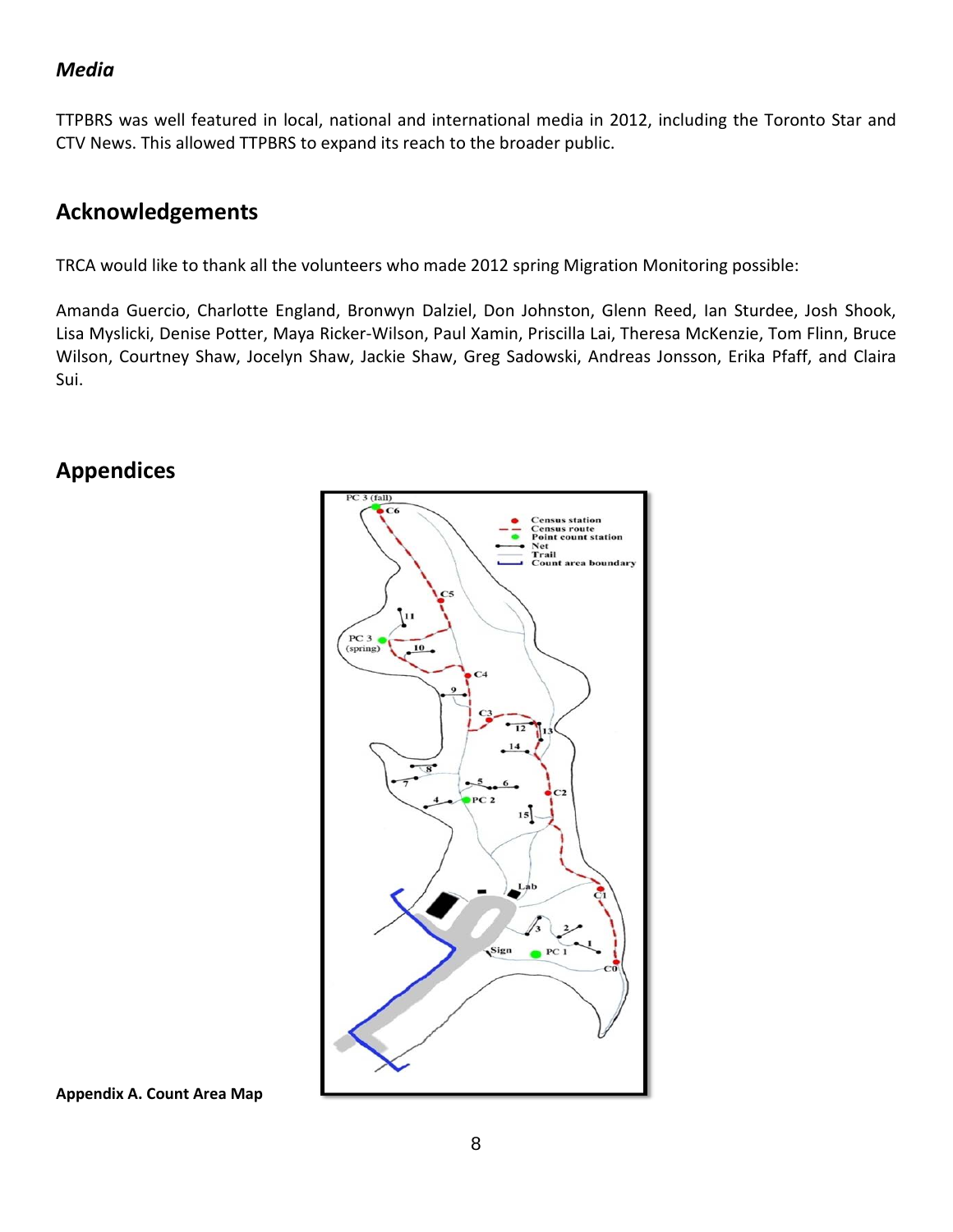| <b>Species</b> | <b>Repeat Individuals</b> | <b>Return Individuals</b> | Foreign Total  |
|----------------|---------------------------|---------------------------|----------------|
| AMGO           | 6                         | $\mathbf{1}$              | $\overline{7}$ |
| AMRE           | $\mathbf{1}$              |                           | $\mathbf{1}$   |
| AMRO           | 23                        |                           | 23             |
| <b>ATSP</b>    | $\overline{2}$            | $\mathbf{1}$              | 3              |
| <b>BAWW</b>    | 10                        |                           | 10             |
| <b>BAOR</b>    | $\overline{\mathbf{4}}$   | 15                        | 23             |
| <b>BCCH</b>    | $\overline{7}$            |                           | $\overline{7}$ |
| <b>BHCO</b>    |                           |                           | 8              |
| <b>BHVI</b>    | $\mathbf{1}$              |                           | $\mathbf 1$    |
| <b>BRTH</b>    | $\mathbf{1}$              |                           | $\mathbf{1}$   |
| <b>BTBW</b>    | $\mathbf{1}$              |                           | $\mathbf{1}$   |
| <b>BTNW</b>    | $\mathbf{1}$              |                           | $\mathbf{1}$   |
| CAWA           | $\overline{2}$            |                           | $\overline{2}$ |
| COYE           | 12                        |                           | 12             |
| <b>CSWA</b>    | 3                         |                           | 3              |
| <b>DOWO</b>    | $\overline{2}$            | $\mathbf 1$               | 3              |
| <b>EAPH</b>    | $\mathbf{1}$              |                           | $\mathbf 1$    |
| <b>FOSP</b>    | $\mathbf{1}$              |                           | $\mathbf{1}$   |
| <b>GCKI</b>    | 9                         |                           | 9              |
| <b>GCTH</b>    | 6                         |                           | 6              |
| <b>GRCA</b>    | 24                        |                           | 24             |
| GWCS           | $\mathbf{1}$              |                           | $\mathbf{1}$   |
| <b>HETH</b>    | 8                         |                           | 8              |
| <b>LEFL</b>    | $\mathbf{1}$              |                           | $\mathbf 1$    |
| <b>LISP</b>    | 3                         |                           | 3              |
| <b>MAWA</b>    | 15                        |                           | 15             |
| <b>NAWA</b>    | 25                        |                           | 25             |
| <b>MYWA</b>    | 18                        |                           | 18             |
| <b>NOCA</b>    | 1                         | $\mathbf{1}$              | $\overline{2}$ |
| <b>NOPA</b>    | $\mathbf 1$               |                           | $\mathbf{1}$   |
| <b>OVEN</b>    | $\mathbf{1}$              |                           | $\mathbf{1}$   |
| PHVI           | $\mathbf{1}$              |                           | $\mathbf 1$    |
| <b>RCKI</b>    | $\overline{2}$            |                           | $\overline{2}$ |
| <b>RWBL</b>    | 20                        |                           | 20             |
| SCJU           | $\mathbf{1}$              |                           | $\mathbf 1$    |
| SOSP           | 39                        |                           | 39             |

#### **Appendix B. Spring 2011 Recaptures**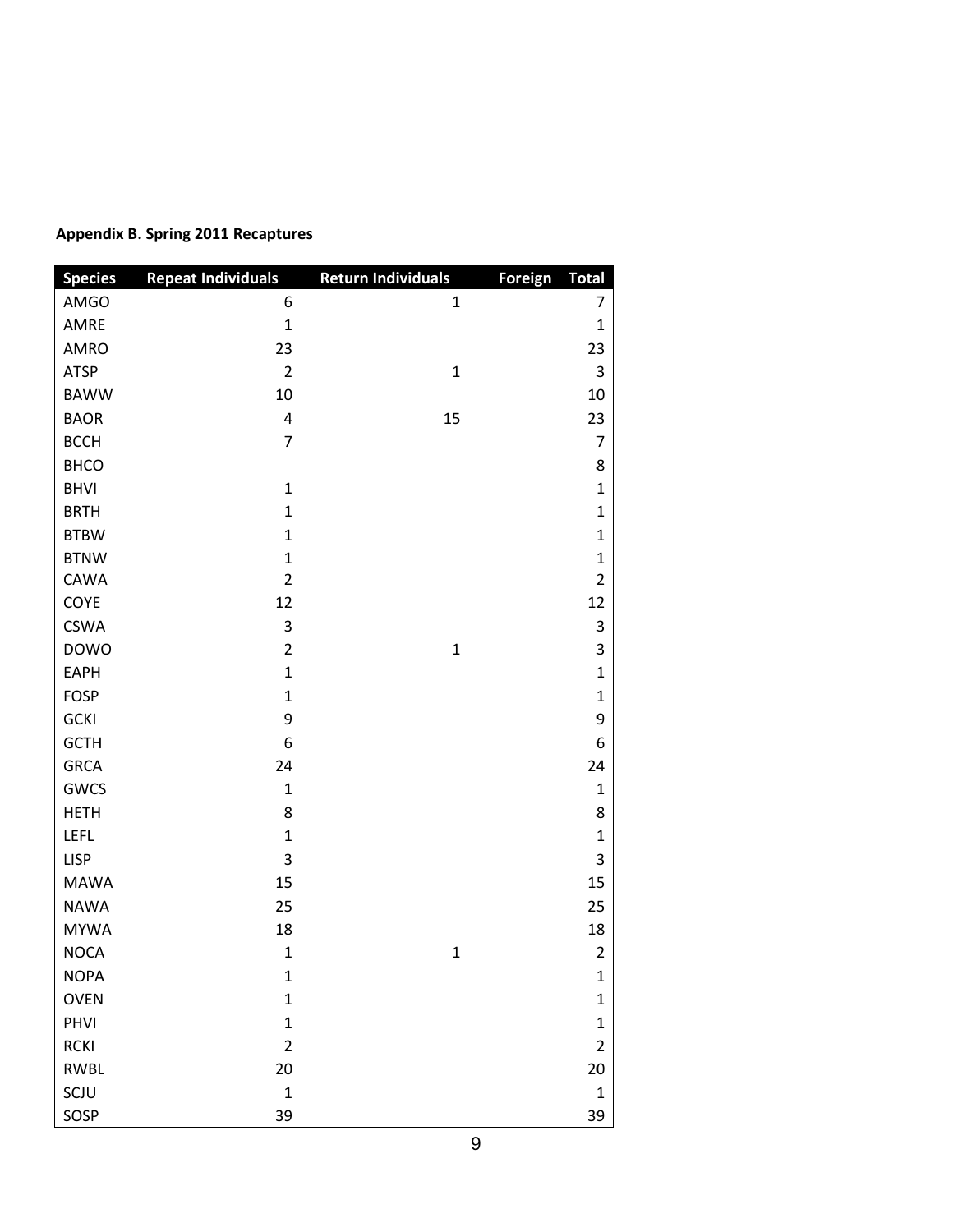| <b>SWSP</b>  | $\overline{7}$ |    | 7              |
|--------------|----------------|----|----------------|
| <b>SWTH</b>  | 1              |    | 1              |
| <b>TRES</b>  | $\mathbf{1}$   |    | $\mathbf{1}$   |
| <b>TRFL</b>  | 4              |    | 4              |
| <b>VEER</b>  | $\overline{2}$ |    | $\overline{2}$ |
| <b>WAVI</b>  | 24             |    | 24             |
| <b>WIWA</b>  | $\mathbf{1}$   |    | $\mathbf 1$    |
| <b>WPWA</b>  | 4              |    | $\overline{4}$ |
| <b>WTSP</b>  | 14             |    | 14             |
| <b>YEWA</b>  | 60             | 48 | 108            |
|              |                |    |                |
| <b>TOTAL</b> |                |    | 462            |
|              |                |    |                |
|              |                |    |                |

**This spring recaptured a good number of the birds that breed within the Park. American robin, Red-winged blackbirds and Grey catbirds were represented well.**

**Birds were encountered in the4-7 year range for these species. A Baltimore oriole, 1841-88661, was first banded on May 27th 2006. It was re-trapped June 7th 2012. The bird was banded as an After Second Year, making it at least 3 years at time of banding. This puts the bird at least 9 years old. Two other records exist for longevity for this species one at 12 years , the other 11 years 7 months. Both these birds were found dead so or bird still has a chance of being on the list! Most Baltimore orioles winter from Florida, Central America to the top of South America. Cuba and surrounding islands are also included in the winter range. This individual has made the migration at least 18 times!**

#### **Recapture Highlights**

| <b>SPECIES</b>          | <b>BAND NUMBER</b> | <b>DATE BANDED</b> | <b>BANDER</b> | <b>DATE RECAPTURED</b> | <b>BANDER</b> | <b>AGE</b>     |
|-------------------------|--------------------|--------------------|---------------|------------------------|---------------|----------------|
| <b>Baltimore oriole</b> | 1841-88661         | May 27, 2006       | JM            | June 3, 2012           | <b>BAW</b>    | $9+$           |
| <b>Baltimore oriole</b> | 1841-88872         | Sept 16, 2007      | <b>DGD</b>    | May 17, 2012           | <b>NJS</b>    | 6              |
| Gray catbird            | 1841-88693         | June 8, 2006       | <b>DGD</b>    | June 4, 2012           | <b>NJS</b>    | 7              |
| Gray catbird            | 1841-88467         | Sept 19, 2005      | <b>DGD</b>    | May 9, 2012            | GR            | 7              |
| Red-winged blackbird    | 1212-61143         | April 27,2006      | <b>DGD</b>    | May 5, 2012            | AG            | $\overline{7}$ |
| <b>Yellow warbler</b>   | 2400-04267         | May 8, 2008        | <b>BET</b>    | May 30,2012            | <b>BKD</b>    | $6+$           |
| <b>Yellow warbler</b>   | 2400-04024         | May 17, 2008       | <b>JMD</b>    | May 3, 2012            | AG            | 5              |
| American tree sparrow   | 1551-45661         | April 9, 2011      | <b>BET</b>    | April 4, 2012          | <b>NJS</b>    | 3              |

**\*recaptured multiple times during 2012 spring season.**

**\*\*not a significant age, but this species does not breeds at TTPBRS it would have been migrating through.**